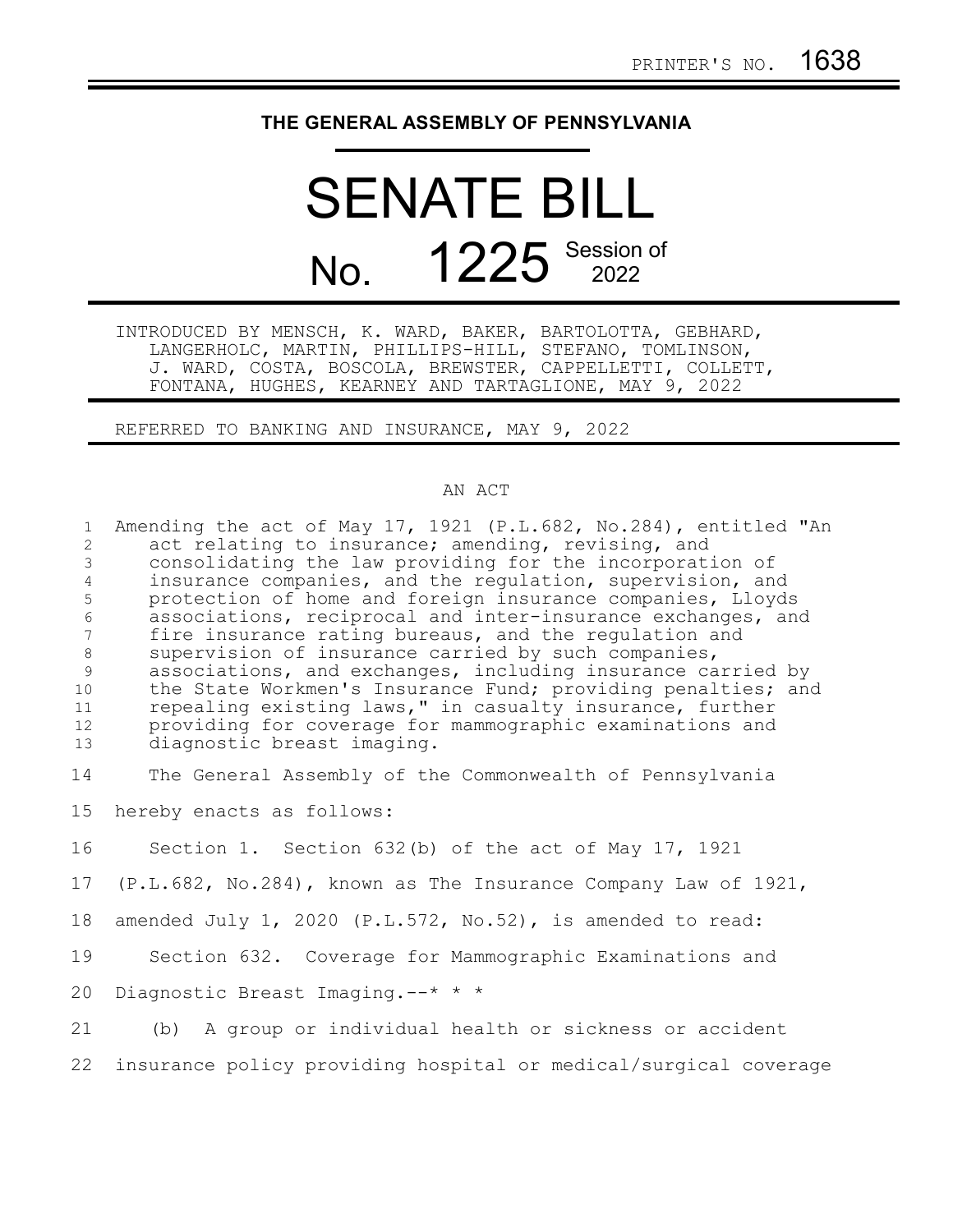and a group or individual subscriber contract or certificate issued by any entity subject to 40 Pa.C.S. Ch. 61 or 63, this act, the "Health Maintenance Organization Act," the "Fraternal Benefit Society Code" or an employe welfare benefit plan as defined in section 3 of the Employee Retirement Income Security Act of 1974 providing hospital or medical/surgical coverage shall also provide coverage for breast imaging. The minimum coverage required shall include supplemental magnetic resonance imaging or, if such imaging is not possible, ultrasound if recommended by the treating physician because the woman is believed to be at an increased risk of breast cancer due to: (1) personal history of atypical breast histologies; (2) personal history or family history of breast cancer; (3) genetic predisposition for breast cancer; (4) prior therapeutic thoracic radiation therapy; (5) heterogeneously dense breast tissue based on breast composition categories of the Breast Imaging and Reporting Data System established by the American College of Radiology [with any one of the following risk factors: (i) lifetime risk of breast cancer of greater than 20%, according to risk assessment tools based on family history; (ii) personal history of BRCA1 or BRCA2 gene mutations; (iii) first-degree relative with a BRCA1 or BRCA2 gene mutation but not having had genetic testing herself; (iv) prior therapeutic thoracic radiation therapy between 10 and 30 years of age; or (v) personal history of Li-Fraumeni syndrome, Cowden syndrome or Bannayan-Riley-Ruvalcaba syndrome or a first-degree relative with one of these syndromes.  $]$ : or 1 2 3 4 5 6 7 8 9 10 11 12 13 14 15 16 17 18 19 20 21 22 23 24 25 26 27 28 29

(6) extremely dense breast tissue based on breast 30

20220SB1225PN1638 - 2 -